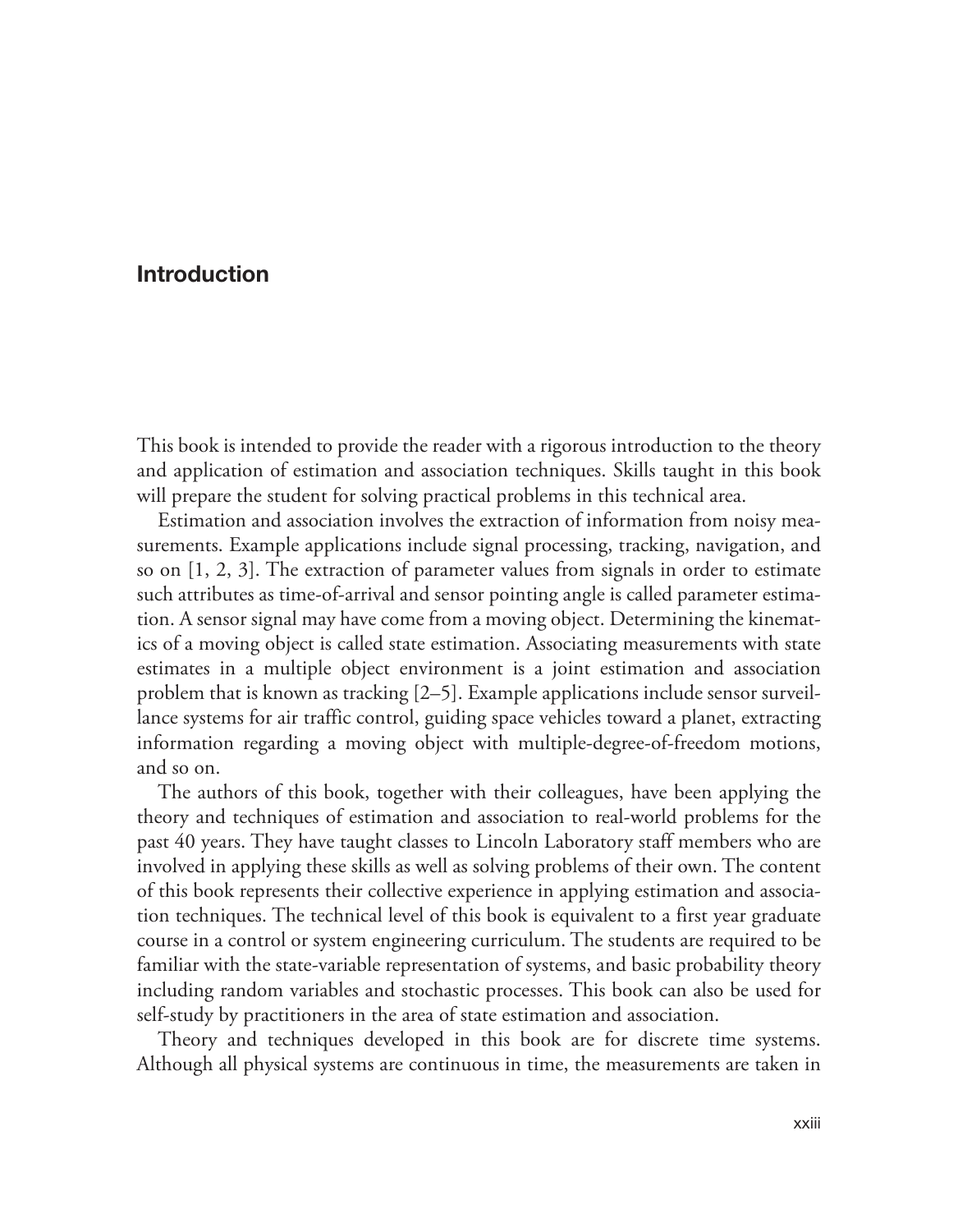discrete time and the computational system that exploits the measurements operates in discrete time. Furthermore, unique discrete time equivalence to continuous time systems can be easily derived and implemented. The use of discrete time models enables us to solve the problem without resorting to more abstract mathematics such as measure theory and Ito calculus [6]. Homework problems are included at the end of each chapter. The purpose is two-fold: (a) to develop students confidence in their derivation skills so that they are able to apply them to new problems, and (b) to build computer models so that they will have a useful set of tools for problem solving.

 The theory and application of estimation has been a rich field of research for decades. The landmark papers by Kalman [4], and Kalman and Bucy [5] gave the optimal solution for state estimation of linear systems having Gaussian system and measurement noise processes. The Kalman filter (KF) algorithm using state space modeling makes it suitable for implementation with digital computers. Kalman's paper also laid the foundation for the concept of observability of a linear system, and its relationship with the Fisher information matrix and the Cramer–Rao bound (CRB) [1] for all unbiased state estimators. For this reason, it has gained enormous interest from practicing engineers. However, most of the real-world application problems are nonlinear. After Kalman's publication, considerable effort was devoted to finding the optimal filter for nonlinear systems (the counterpart of the KF for linear systems) [6]. All these studies came to the same conclusion: the solution of the optimal filter requires an infinite dimensional representation that cannot be practically constructed. Consequently, follow-on efforts focused on searching for suboptimal but practical solutions.

 The approach used in this book has two features: (a) it formulates the estimation problem as an optimization problem using measurement data and a priori knowledge of the system, and (b) it develops CRB solutions for each estimation problem addressed. The first feature stresses that the solution to the estimation problem provides a best fit to the measurement data, the system model, and the a priori knowledge. It will be shown that solution algorithms for most of the estimation problems can be obtained this way. The CRB has been well known in signal processing for estimating parameters embedded in the signal [1]. It has been applied to a wide range of state estimation problems at Lincoln Laboratory [7]. In keeping with the second feature, the CRB models for parameter and state estimation are derived for the examples considered or are included as part of the homework problem assignments.

 In many engineering applications, noisy measurements are obtained on some unknown variables. Variables of interest can collectively be represented as a vector. Measurements can be arranged as a measurement vector or a set of measurement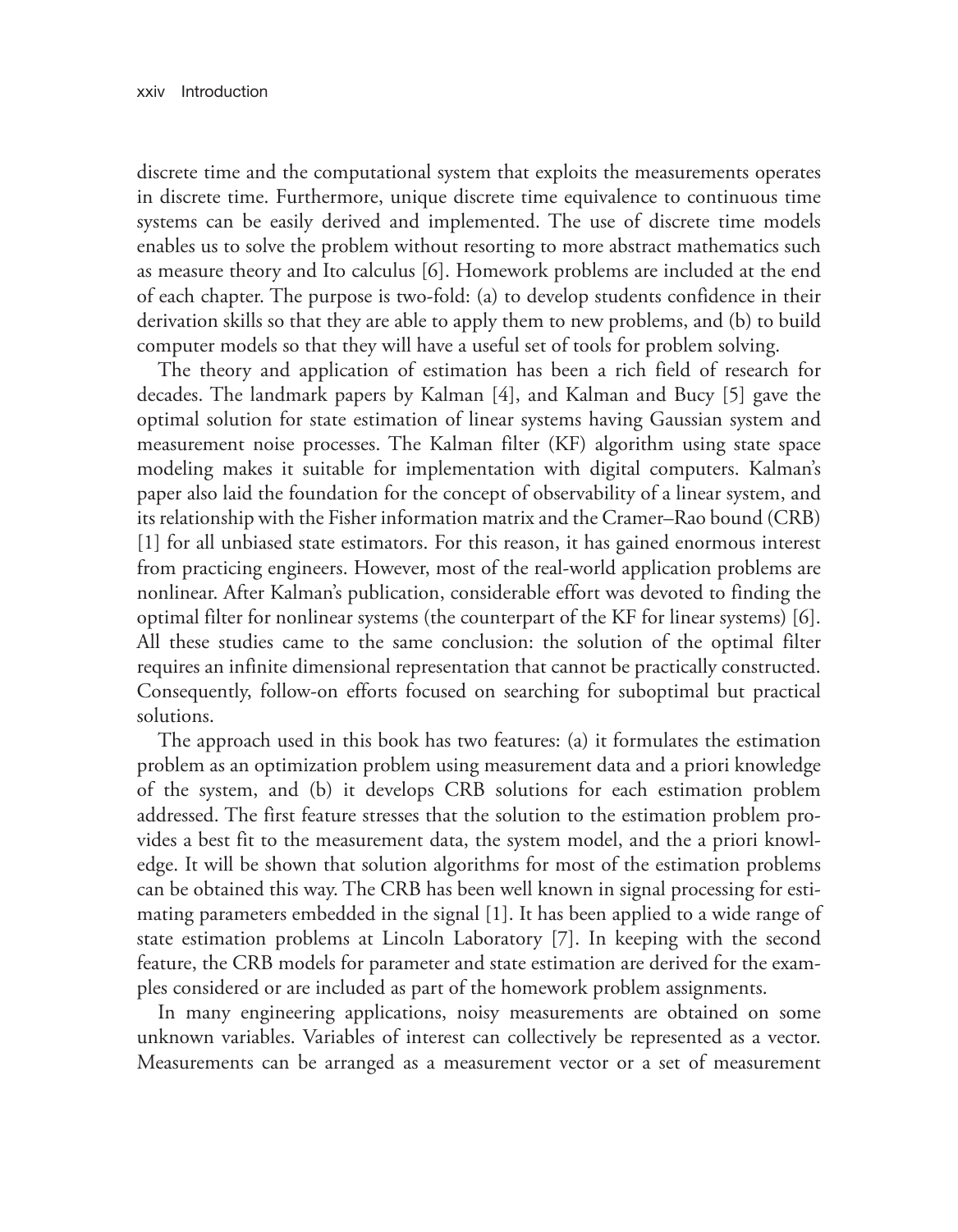vectors. In the case where the vector of interest is constant or random, it is referred to as a parameter vector. In the case where the vector of interest is time-varying and follows a set of differential equations for a continuous-time system, or difference equations for a discrete-time system, it is termed a state vector. A parameter vector is a special case of the state vector. The concept of a state vector is identical to the state vector used in the state space representation of control systems [8]. A state vector can be deterministic or random, depending on whether the system is deterministic or driven by a random process.

 The estimation problem is to find a solution to the unknown vector using measurements and knowledge about the vector of interest. The measurements used in an estimator are assumed to have come from a single object or dynamic system. This assumption may not be true when multiple objects are closely spaced in sensor measurements. The problem of state association is to determine whether a measurement or a set of measurements comes from the same object.

 This book has 10 chapters. Chapters 1 to 6 focus on solving the problem of estimation with a single sensor observing a single object. Chapter 7 expands consideration from a single sensor observer to multiple sensors. Chapters 8 through 10 address the problem of association by expanding the problem to multiple objects and multiple sensors. Concluding remarks and three appendices are offered at the end. They are introduced individually below.

#### **Chapter 1: Parameter Estimation**

 In this text, a parameter vector can be a constant vector or a random vector with known distribution, but is never a random process. The foundation of estimation can be understood most easily by solving the problem of parameter estimation. The estimate of an unknown vector is obtained by selecting the vector that optimizes a performance criterion or a cost function given the noisy measurements. Six performance criteria are introduced in this chapter, namely, least squares, weighted least squares, maximum likelihood, maximum a posteriori probability, conditional mean, and linear least squares expressed as functions of the measurements [1, 4]. Explicit estimator solutions for linear measurements with Gaussian measurement noise are developed and the equivalence of all six estimators is discussed. It is shown that the a posteriori density function of the parameter vector conditioned on measurements contains all the information for estimating this parameter vector, regardless of whether the measurement relationship is linear or nonlinear, and the conditional mean is the minimum norm solution in the parameter space. For the linear measurement relationship,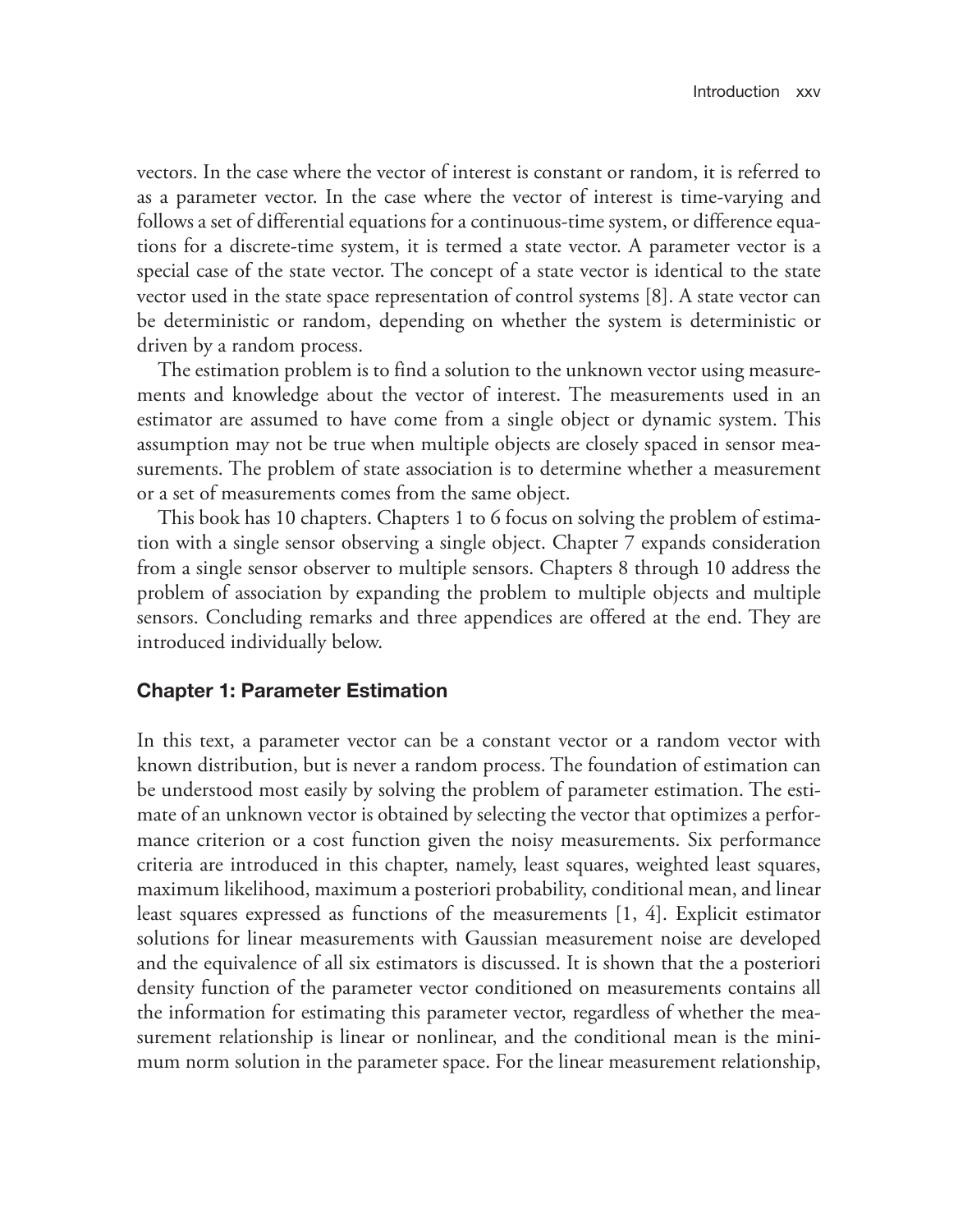the closed form solution can be found. For nonlinear measurements, a numerical solution to the weighted least squares estimator is derived. The Cramer–Rao bounds for all cases are derived. The relationship between weighted least squares estimator, minimum variance estimator, and the conditional mean estimator is shown in the appendix.

## **Chapter 2: State Estimation for Linear Systems**

 A state vector is the solution of a first order vector differential equation for a continuous system, or difference equation for a discrete system [8]. When the initial condition is a random variable and/or when the system is driven by a random system noise process, the state vector represents a random process. For linear systems with Gaussian system and measurement noise, the a posteriori density of the state conditioned on measurements remains Gaussian, and the state estimate can therefore be completely characterized by the conditional mean and covariance. This result is known as the Kalman filter [4]. The techniques used in Chapter 1 to derive the parameter estimator are extended in this chapter to derive the KF solution for linear systems. These include the conditional mean, weighted least squares, and Bayesian recursive evolution of the a posteriori density function. The concept of smoothing is introduced, and the chapter ends with derivations for the CRB for all cases of interest.

## **Chapter 3: State Estimation for Nonlinear Systems**

 Many physical systems and measurement devices are nonlinear. As mentioned before, the conditional mean is the minimum norm estimate, and the a posteriori density function of a state conditioned on measurements contains all the information necessary for estimation. For linear systems with Gaussian noise, the a posteriori density remains Gaussian. This property is, however, no longer true for nonlinear systems even when the input and measurement noise processes are Gaussian. The recursive Bayesian relationship governing the time evolution of the a posteriori density for arbitrary nonlinear systems was published within a few years of Kalman filter [9, 10], but its exact solution for estimation remains open. For this reason, only approximated solutions for the nonlinear estimation problems have found applications. The approximated solutions include the use of the first order Taylor series expansion (the extended Kalman filter) and the addition of the second order term in the Taylor series expansion (the second order filter) [11]. Both filters are aimed at providing approximated conditional means and covariance solutions for the state estimator. Additional nonlinear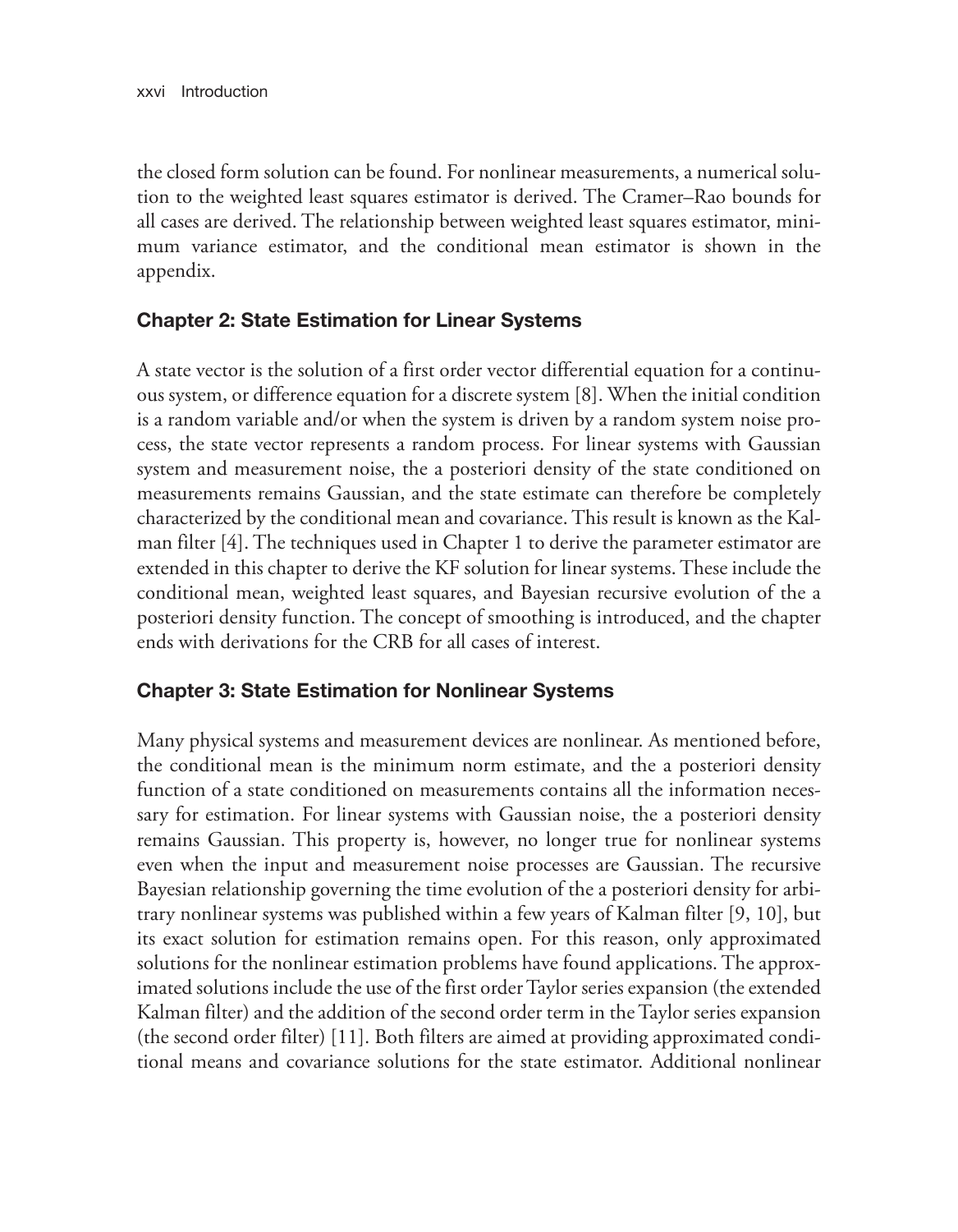estimation techniques presented in this chapter include the extension of the numerical solution for estimating a random parameter vector with nonlinear measurements of Chapter 1 to the problems of Chapter 3 to yield a single-stage iterative solution for computing state updates in extended Kalman filter (EKF). A special case for nonlinear estimation occurs when the system is deterministic. An iterative weighted least squares estimator for a deterministic nonlinear system using all the measurements is derived [12]. The numerical examples in [12] shows that the covariance of this algorithm achieves the CRB.

 The EKF has gained considerable attention from practitioners due to its simplicity and direct relationship with KF: the KF algorithm becomes an EKF algorithm when the system and measurement matrices of a linear system are replaced by Jacobian matrices of the nonlinear system. The EKF does not solve all nonlinear estimation problems, nor does it provide the best answer even when it does work. Its similarity in functional form with the KF makes much of the KF analysis extendable to the EKF. For this reason, linear systems are used for discussion throughout this book. Exceptions will be noted. To conclude this chapter the CRB for nonlinear state estimation is developed.

### **Chapter 4: Practical Considerations in Kalman Filter Design**

 The previous three chapters provide the basic tools for estimation: problem definition, solution derivation, and solution algorithms. In this chapter, practical issues in filter design are discussed. Filter construction is based upon a mathematical representation of the physical process of interest. For most engineering problems, mathematical models do not exactly represent the actual physical process resulting in a less than optimal filter performance. Model differences can occur in the system equation, measurement equation, system input, measurement noise, and so on [13]. This chapter starts with a discussion about tools for estimator performance monitoring that includes the CRB, the measure of statistical behavior of the filter residual process, and the measure of filter consistency in terms of actual and computed covariance. The rest of the chapter provides detailed discussions for addressing the system model mismatch problem, measurement error uncertainty, and systems with uncertain inputs. For each subject, filter compensation methods are suggested. The issue of systems with uncertain inputs is related to tracking objects having unknown or unexpected maneuvers. A maximum likelihood estimator with its associated generalized likelihood ratio (GLR) detection algorithm is developed for systems with sudden input changes [14]. A discussion on the advantages and limitations of this approach is provided. An extension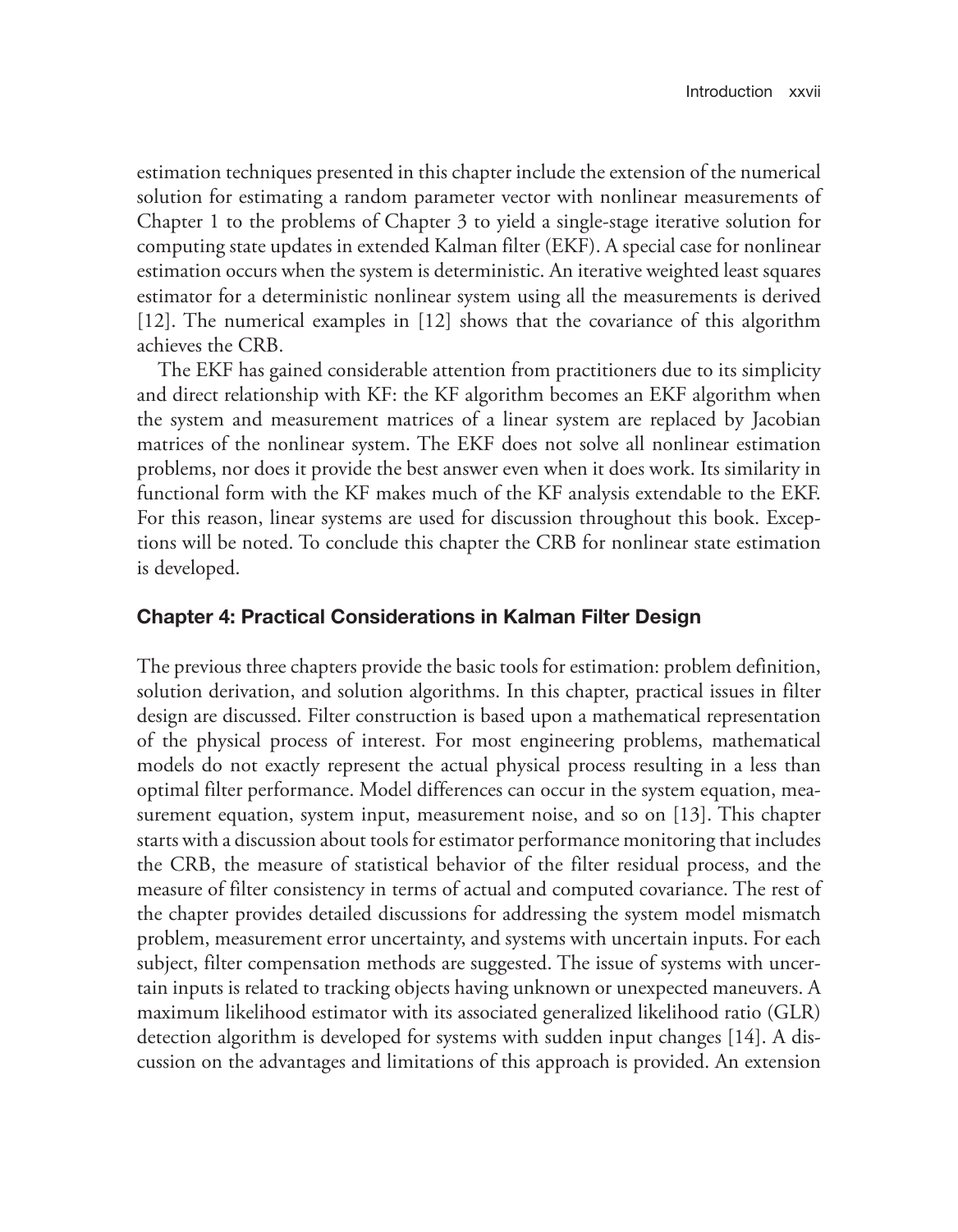to this approach is considered by assuming that the state may be generated by one of several models (e.g., maneuvering and nonmaneuvering), and that leads into the next chapter, multiple model estimation algorithms.

## **Chapter 5: Multiple Model Estimation Algorithms**

 When the underlying true system could be one of several different models, the estimation solution is a bank of KFs with each matched to a specific model within the set of models.<sup>1</sup> The probability (termed the hypothesis probability) that a given filter represents the true system can be computed for each filter using the filter residual. The filter with the highest hypothesis probability is deemed to represent the truth (e.g., a target is maneuvering or not maneuvering). It can be shown that the conditional mean estimate is the weighted sum of the output of all estimators (for both state and covariance) with the hypothesis probabilities as weighting factors. This solution is optimal for linear systems when the truth stays the same as one of the models used in the filter bank [15], referred to as the constant model case. In practical problems, the true system may be changing among models. For example, a target may switch back and forth between maneuvering and nonmaneuvering at multiple instances of time. This is referred to as a switching model case. The solution to the switching model case is unbounded, that is, the true system could switch to a different model in multiple instances of time making the number of possibilities grow exponentially [16]. Approximate solutions are derived for the case when the model switching history has finite memory, for example, for a Markov process. Solutions for this problem include generalized pseudo-Bayesian (GBP) algorithm and interacting multiple model (IMM) algorithm [16, 17]. The IMM is an approximation of GBP but is simpler in implementation. In several applications, the trade-off of these two algorithms is in favor of IMM because the performance gain of GBP over IMM is small. The derivations of all these cases are included in this chapter along with a set of numerical examples.

## **Chapter 6: Sampling Techniques for State Estimation**

 In Chapter 3, several solutions to the nonlinear estimation problem were presented in the form of an approximated conditional mean and covariance computation. As stated before, the a posteriori density function of state conditioned on measurements contains all the information for estimation. In this chapter, several numerical methods for

<sup>1</sup> The same concept as the bank of Doppler filters for radar signal processing.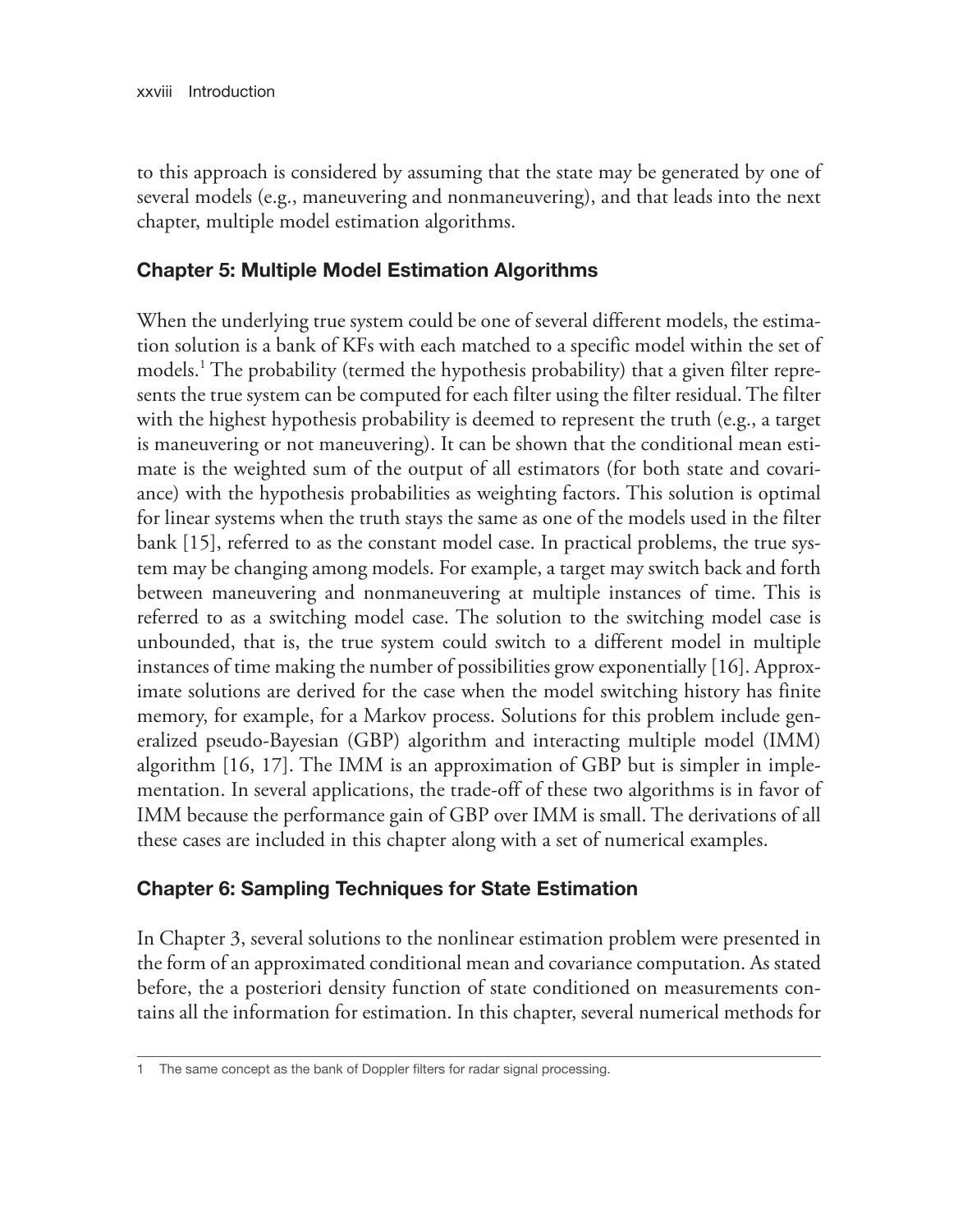computing the a posteriori density function are presented [18–20]. Two deterministic sampling techniques are introduced. The grid-based point-mass filter was introduced in 1969 [18], which is intuitive but computationally expensive. The second method used the unscented transformation for Gaussian noise known as the unscented Kalman filter (UKF) [19]. UKF is computationally more efficient and has gained considerable popularity since the late 1990s. Random sampling techniques by means of Monte Carlo sampling collectively known as particle filter methods [20] are introduced in this chapter. The goal is to find a numerical approximation to the a posteriori density function and hence, the conditional mean can be computed with a Monte Carlo integral. The concept of sequential Monte Carlo (SMC) sampling is based on point mass (or particle) approximation of the probability density functions involved in the estimation problem. Although the concept of this technique was first developed in the 1950s, it gained popularity in 1990s due to the availability of high-speed computers that makes its realization more feasible. Still, due to the large computational requirement, the SMC has not been used in conventional tracking/filtering problems, but is used for problems with smaller dimension and for nonconventional problems such as when the motion of the object of interest is less analytical (e.g., tracking hand motion, tracking an object moving in a maze, etc.) or the measurement equation is nonlinear and nonanalytical (e.g., hard limiting, hysteresis, etc.). Several Monte Carlo sampling techniques can be applied to these problems, such as rejection sampling, importance sampling, and Markov chain Monte Carlo (MCMC) method, among others. In this chapter, discussions are focused on techniques involving importance sampling. SMC is a current area of research and some approaches are mentioned in this chapter [21, 22].

### **Chapter 7: State Estimation with Multiple Sensor Systems**

 Problems addressed in Chapters 1 through 6 consider a single sensor observing a single object. Expansion to multiple sensors and then to multiple objects are the focus of the remainder of this book. Chapter 7 introduces the problem of estimation using multiple sensors. There are many advantages to using multiple sensors. For example, sensors distributed over a wide geographical area can provide a diversity of viewing geometry in which differences in look angle result in improved estimation accuracy. One example of a multisensor system is the air traffic control system that employs a number of radars of integrated together with a communication system. Data in a multisensor system must be fused in order to achieve the potential benefits. An example of multiple sensor architecture is to send all sensor measurements to a centralized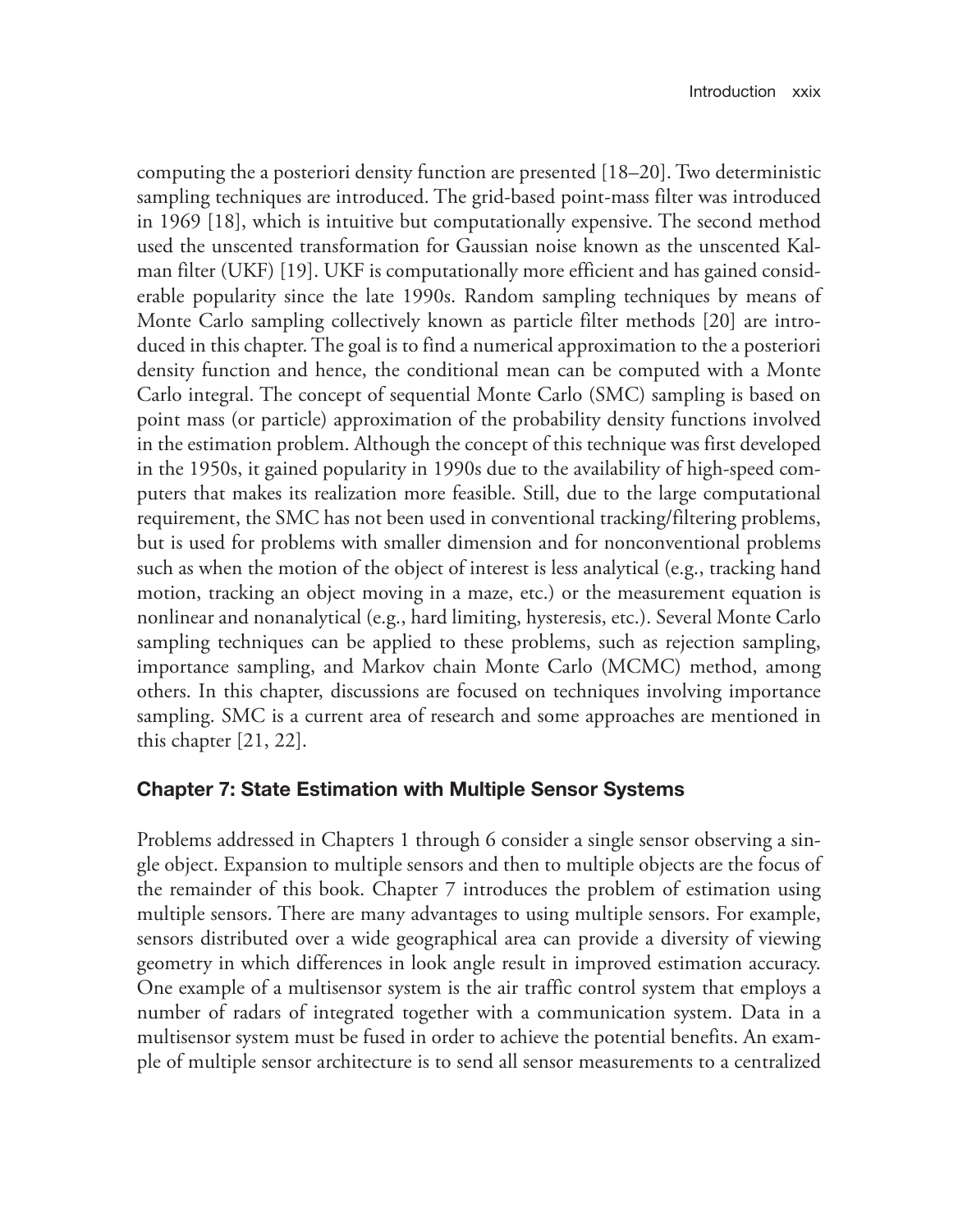processor for processing [23]. This is called measurement fusion. The state estimate obtained this way is considered to be global because it contains all available data on the object. Another possible architecture is to have each individual sensor process its own data to obtain its local estimate of object state. It is called a local estimate because it only uses the sensor data available locally. All local estimates are then sent to a centralized processor to obtain a joint estimate. This is termed state fusion [24]. When the transmission of local estimates does not have to be done frequently, state fusion architecture could result in a smaller communication requirement. All these algorithms are presented and discussed in this chapter. Proof that the joint estimate is less accurate than the global estimate is presented in the appendix.

## **Chapter 8: Estimation and Association with Uncertain Measurement Origin**

 Fundamental theories and algorithms for the problem of estimation were developed in Chapters 1 through 7. In all cases, an estimator was used to process a set of measurement vectors with the assumption that all measurements came from the same object. In the case where multiple individual objects are closely spaced, the assignment of measurements to a state may become ambiguous. Multiple approaches to this problem have been discussed in the literature, ranging from using a single scan to multiple scans of data, treating each track individually or jointly, making decision for pairing measurements with tracks as an assignment problem or combining all measurements probabilistically for track update, and so on. One approach to solving this problem is to exhaustively enumerate all possible solutions (including accounting for the possibility of missed and false detections) at each measurement time. This approach is known as the multiple hypothesis tracker (MHT), and is the subject of Chapter 9. The focus of Chapter 8 is to present a menu of approaches other than MHT. Mathematical representation in assigning measurements to tracks over multiple scans is developed. A practical solution starting with multiframe track initiation followed by track continuation is presented [25, 26]. An algorithm for solving the assignment problem for a single frame decision (referred to as immediate resolution) is given, and a solution for the multiple frame decision (referred to as delayed resolution) is described. Comparison of results in using single and multiple frame decisions are illustrated in a numerical example. The appendix gives a track initiation algorithm using equations in dish radar coordinates with the state vector expressed in radar centered Cartesian coordinates.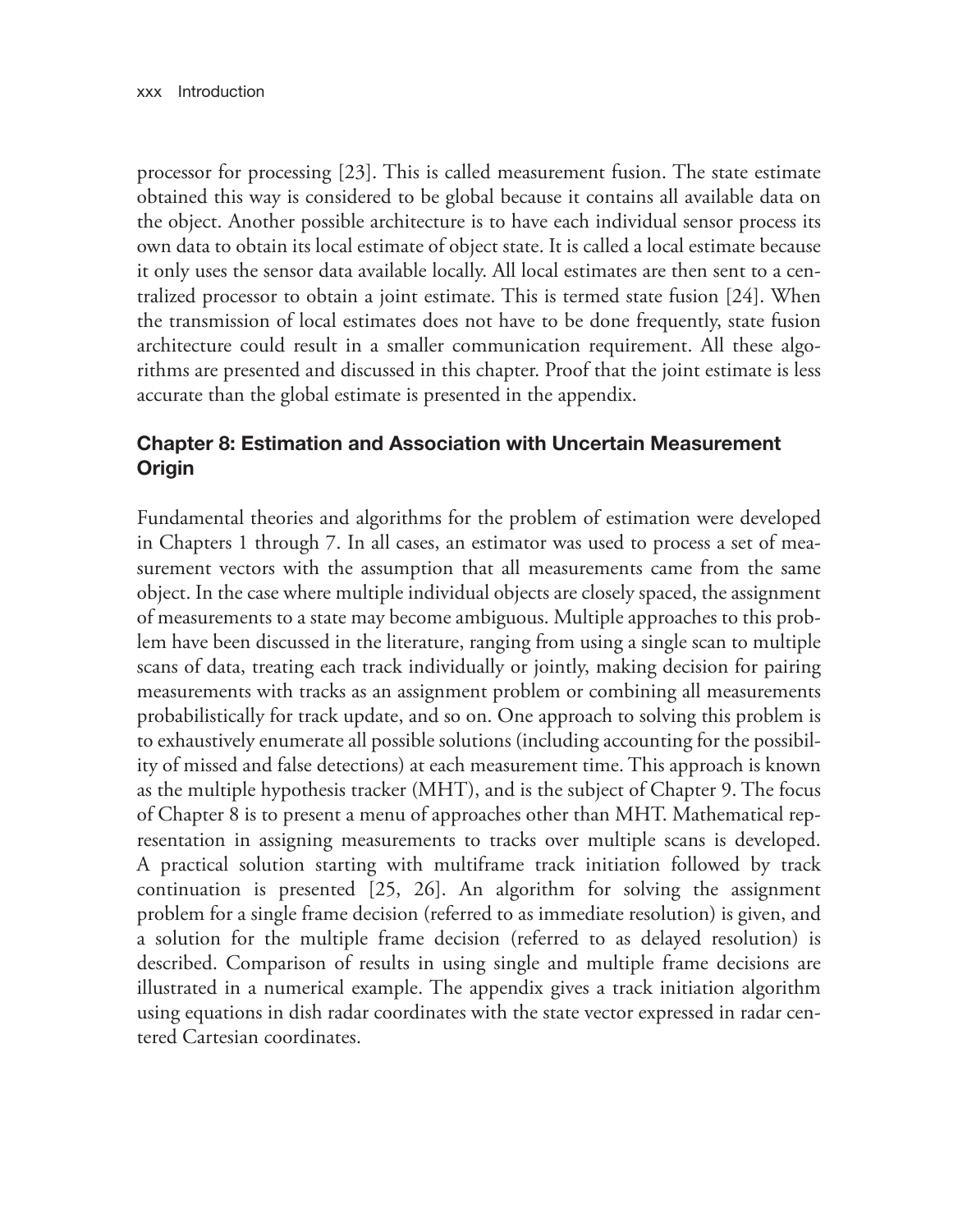### **Chapter 9: Multiple Hypothesis Tracking Algorithm**

 In this chapter, the MHT for a multiple target tracking problem is described [27–29]. In the MHT formulation, when assigning a new measurement with tracks, the following possibilities are always considered: (a) the new measurement is the continuation of an existing track, (b) the measurement is the start of a new track, and (c) the measurement is a false alarm. Give these considerations the case that a track continues without being updated with a measurement is always one of the tracks. A track is a time sequence of measurements obtained over multiple scans. A measurement from a given scan is allowed to be used by multiple tracks. This is because a measurement may be considered as the continuation of an existing track as well as the start of a new track at the same time since the new measurement could originate from multiple objects and be unresolved due to the limited resolution of the measurement sensor. A hypothesis in MHT consists of a set of tracks that use a measurement only for one track within that hypothesis. The number of tracks can grow combinatorially in MHT. Pruning is necessary in MHT in order to limit the growth of tracks and hypotheses. A method for scoring tracks and hypotheses is developed for pruning purposes, and a numerical example for track and hypothesis scoring is discussed.

## **Chapter 10: Multiple Sensor Correlation and Fusion with Biased Measurements**

 Two fusion architectures for multiple sensor systems were introduced in Chapter 7, namely, measurement fusion and state fusion. The ability to realize benefits of a multiple sensor system is dependent on (a) the capability to handle track ambiguities, and (b) the capability to handle sensor biases. The purpose of this chapter is to present approaches to correlation and estimation for multiple sensors with biased measurements. The first half of this chapter is focused on illustrating approaches for bias estimation by means of state augmentation in the measurement fusion architecture. The results are illustrated using a space object track example [30]. In this example, the association problem is assumed solved. The approach to jointly solving the state to state correlation problem and the bias estimation problem in the state fusion architecture is the subject of the second half of the chapter [31, 32]. It is first formulated as a joint mathematical optimization problem followed by several suggested solution algorithms.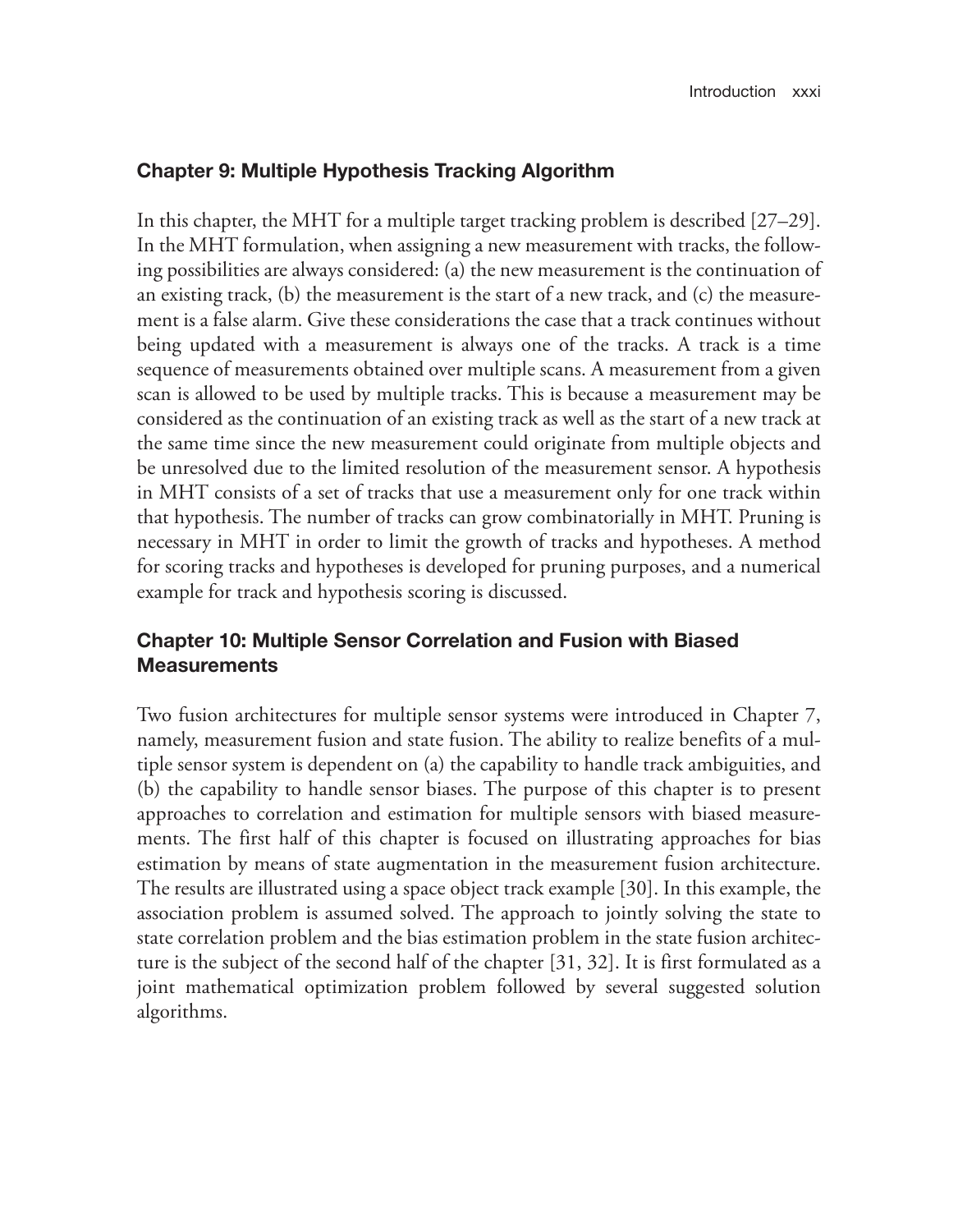xxxii Introduction

## **Concluding Remarks**

 Throughout discussions in this book, it is made evident that there are areas of unsolved problems in estimation and association. Some of these are discussed in this final chapter.

## **Three Appendices: Matrix Inversion Lemma (MIL), a List of Notation and Variables, and Terminologies Used in Tracking**

 Appendix A: MIL provides a well-known identity for matrix inversion of a specific form. It is used repeatedly in estimator derivations. It is included in this appendix with derivation for easy reference.

 Appendix B: Throughout the book there are scalars, vectors, matrices, probability density functions, conditional probability density functions, statistical expectation in terms of means and covariances, hypotheses, hypothesis probabilities, indices for multiple sensors and targets, and so on. A list of symbols and notation is provided as a quick reference for readers.

 Appendix C: Terminology often used in the tracking community is defined. It is included in this appendix for the purpose of cross-referencing.

## **References**

- 1. H.L. Van Trees, *Detection, Estimation, and Modulation Th eory* , Part 1. New York: Wiley, 1968.
- 2. C.B. Chang and J.A. Tabaczynski, "Application of State Estimation to Target Tracking," *IEEE Transactions on Automatic Control* , vol. AC-29, pp. 98–109, 1984.
- 3. Y. Bar-Shalom, X. Rong Li, and T. Kirubarajan, *Estimation with Applications to Tracking and Navigation* . New York: Wiley, 2001.
- 4. R.E. Kalman, "A New Approach to Linear Filtering and Prediction Problems," *Transactions of the ASME,* vol. 82, ser. D, pp. 35–45, 1960.
- 5. R.E. Kalman and R.S. Bucy, "New Results in Linear Filtering and Prediction Th eory," *Transactions of the ASME,* vol. 83, ser. D, pp. 95–108, 1961.
- 6. A.H. Jazwinski, *Stochastic Processes and Filtering Theory*. New York: Academic Press, 1970.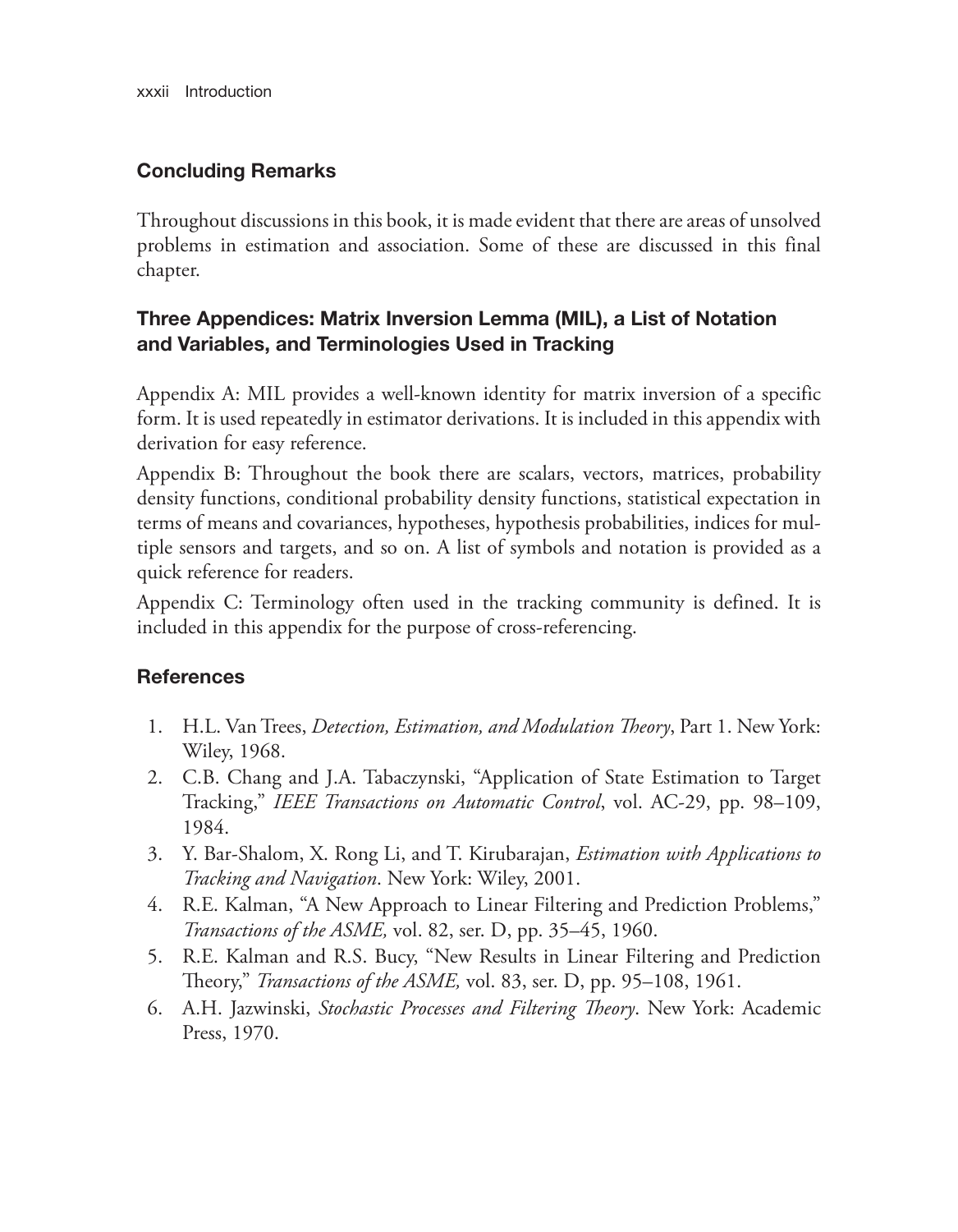- 7. C.B. Chang, "Two Lower Bounds on the Covariance for Nonlinear Estimation," *IEEE Transactions on Automatic Control*, vol. AC-26, pp. 1294–1297, 1981.
- 8. P.M. DeRusso, R.J. Roy, C.M. Close, A.A. Desrochers, *State Variables for Engineers* , 2nd ed. New York: Wiley, 1998.
- 9. Y.C. Ho and R.C.K. Lee, "A Bayesian Approach to Problems in Stochastic Estimation and Control," *IEEE Transactions on Automatic Control,* vol. AC-9, pp. 333–339, 1964.
- 10. R.S. Bucy, "Nonlinear Filtering Theory," *IEEE Transactions on Automatic Control,* vol. AC-10, p. 198, 1965.
- 11. R.P. Wishner, J.A. Tabaczynski, and M. Athans, "A Comparison of Three Nonlinear Filters," *Automatica,* vol. 5, pp. 487–496, 1969.
- 12. C.B. Chang "Ballistic Trajectory Estimation with Angle-Only Measurements," *IEEE Transactions on Automatic Control*, vol. AC-25, pp. 474–480, 1980.
- 13. C.B. Chang and K.P. Dunn, "Kalman Filter Compensation for a Special Class of Systems," *IEEE Transactions on Aerospace and Electronic Systems* , vol. AES-13, pp. 700–706, 1977.
- 14. C.B. Chang and K.P. Dunn, "On GLR Detection and Estimation of Unexpected Inputs in Linear Discrete Systems," IEEE Transactions on Automatic Control, vol. AC-24. pp. 499–501, 1979.
- 15. D.T. Magill, "Optimal Adaptive Estimation of Sampled Stochastic Processes," *IEEE Transactions on Automatic Control* , vol. AC-10, pp. 434–439, 1965.
- 16. C.B. Chang and M. Athans, "State Estimation for Discrete Systems with Switching Parameters," *IEEE Transactions on Aerospace and Electronic Systems* , vol. AES-14, pp. 418–424,1978.
- 17. H.A.P. Blom and Y. Bar-Shalom, "The Interacting Multiple Model Algorithm for Systems with Markovian Switching Coefficients," IEEE Transactions on Au*tomatic Control*, vol. AC-33, pp. 780–783, 1988.
- 18. R.S. Bucy. "Bayes Theorem and Digital Realization for Nonlinear Filters," *Journal of Astronautical Science*, vol. 17, pp. 80–94, 1969.
- 19. S. Julier, J. Uhlmann, and H.F. Durrant-Whyte, "A New Method for the Nonlinear Transformation of Means and Covariances in Filters and Estimators," *IEEE Transactions on Automatic Control,* vol. AC-45, pp. 477–482, 2000.
- 20. S. Arulampalam, S.R. Maskell, N.J. Gordon, and T. Clapp, "A Tutorial on Particle Filters for On-line Nonlinear/Non-Gaussian Bayesian Tracking," *IEEE Transactions on Signal Processing* , vol. 50, pp. 174–188, 2002.